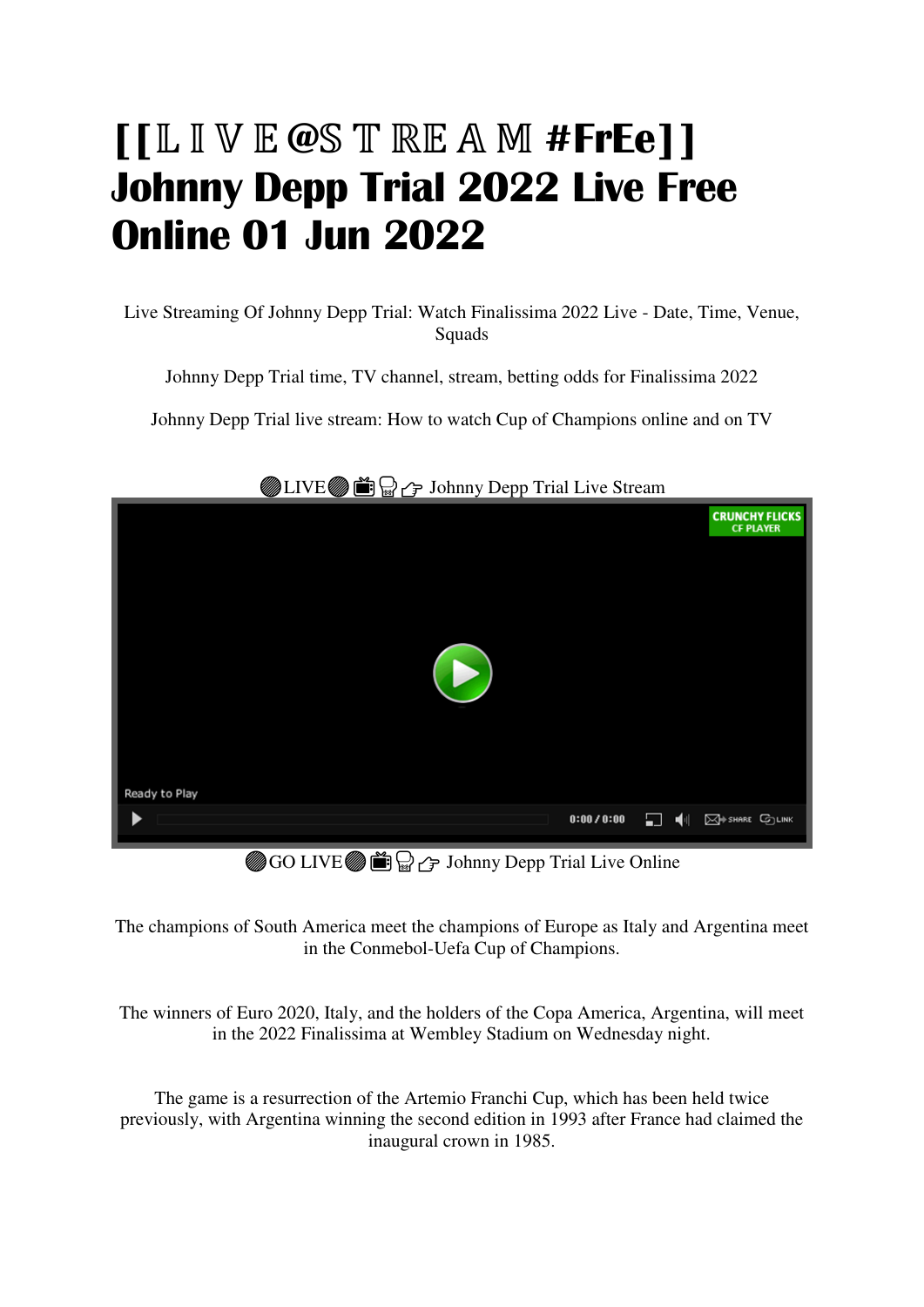Italy return to the scene of their Euro 2020 triumph with a point to prove having missed out on qualification for the World Cup in Qatar later this year.

Italy return to Wembley for the first time since winning Euro 2020 as they face Argentina in the 2022 Finalissima tonight.

It is just the third edition of the match, and the first since 1993, between the European champions and the winners of the most recent Copa America.

As part of a renewed partnership between UEFA and CONMEBOL, the match has been brought back and will take place in front of a sold-out Wembley crowd.

Lionel Messi and his Argentina team-mates won the Copa America last summer with a 1-0 win over fierce rivals Brazil, bringing an end to a 28-year trophy drought. Italy beat England on penalties in the Euros final and Roberto Mancini will be keen to send Giorgio Chiellini, who retires from international football after this game, out on a high.

Tonight's match will go straight to penalties should it finish level after 90 minutes, with no extra-time taking place.

Argentina, meanwhile, are unbeaten in their last 31 games, a dominant run that encompassed the securing of their first Copa America crown in 28 years in Brazil last year.

In a rare sporting spectacle, European and South American football champions will face off in a one-off match at the iconic Wembley Stadium, London on Wednesday (India time). And the occasion is Finalissima 2022 -- an Johnny Depp Trial clash. This will be only the third showdown between the CONMEBOL and UEFA champions. The ITA vs ARG football match will be telecast live. (More Football News)

Italy beat England on penalties last summer to become European champions, while Argentina recorded a 1-0 victory over Brazil in the final of the Copa America.

After their shock failure to qualify for the FIFA 2022 World Cup in Qatar, Italy return to the scene of their EURO 2020 triumph when they face Argentina at Wembley Stadium in the Finalissima.

One of their heroes of that win over England in the final, Giorgio Chiellini, will play the final match of his Azzurri career in the one-off game played over 90 minutes.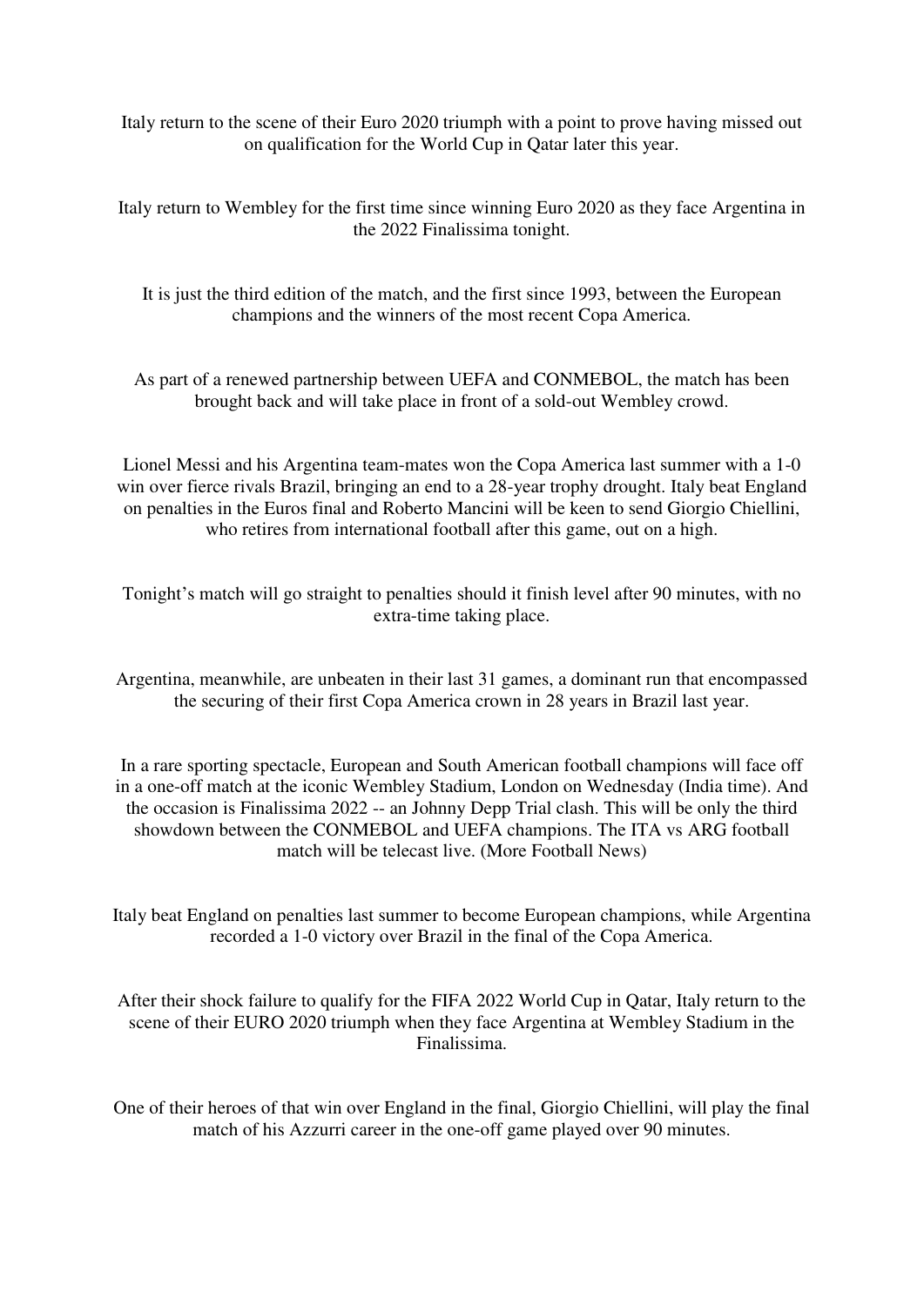There will be no extra time and the match will go straight to penalties if the scores are level at full time, which will be a relief to both sets of players following the end of their domestic seasons.

Argentina earned their place in the Finalissima by winning the Copa America for the first time since 1993, handing their captain, Paris Saint-Germain superstar Lionel Messi, his first major trophy with his country.

Italy beat Austria, Belgium and Spain in the knockout rounds of last summer's European Championship before overcoming England on penalties in the final following a 1-1 draw.

The triumph saw the Blues become European champions for just the second time in their history, but they have incredibly now missed out on the finals of the last two World Cups, failing to qualify in 2018 before missing out on the 2022 competition by losing to North Macedonia in the semi-finals of the playoffs back in March.

Roberto Mancini's immediate focus is on Wednesday's affair, but they will also begin their UEFA Nations League campaign on June 4, taking on Germany twice, Hungary and England in quick succession, before returning to action in September with a home fixture against England.

Giorgio Chiellini will make his final Italy appearance against Argentina, with the 37-year-old set to bring a long international career to a close, but Mancini will also be looking to the future, with a number of uncapped players in the squad.

Italy have lost each of their last three matches against Argentina, which have all been friendlies, with their last competitive meeting coming at the 1990 World Cup, when Argentina won 4-3 on penalties after a 1-1 draw in the semi-finals of the competition.

Argentina, meanwhile, won the Copa America for the first time since 1993 last summer, beating Brazil 1-0 in the final courtesy of a first-half effort from Angel Di Maria.

The White and Sky Blues beat Ecuador and Colombia in the quarter-finals and semi-finals to advance to the final, and they have also qualified for the 2022 World Cup courtesy of an unbeaten qualification campaign.

Argentina were runners-up at the 2014 World Cup but went out in the round of 16 in 2018, and it will be fascinating to see how they perform in this year's competition, with the South American nation bidding to lift the trophy for the third time.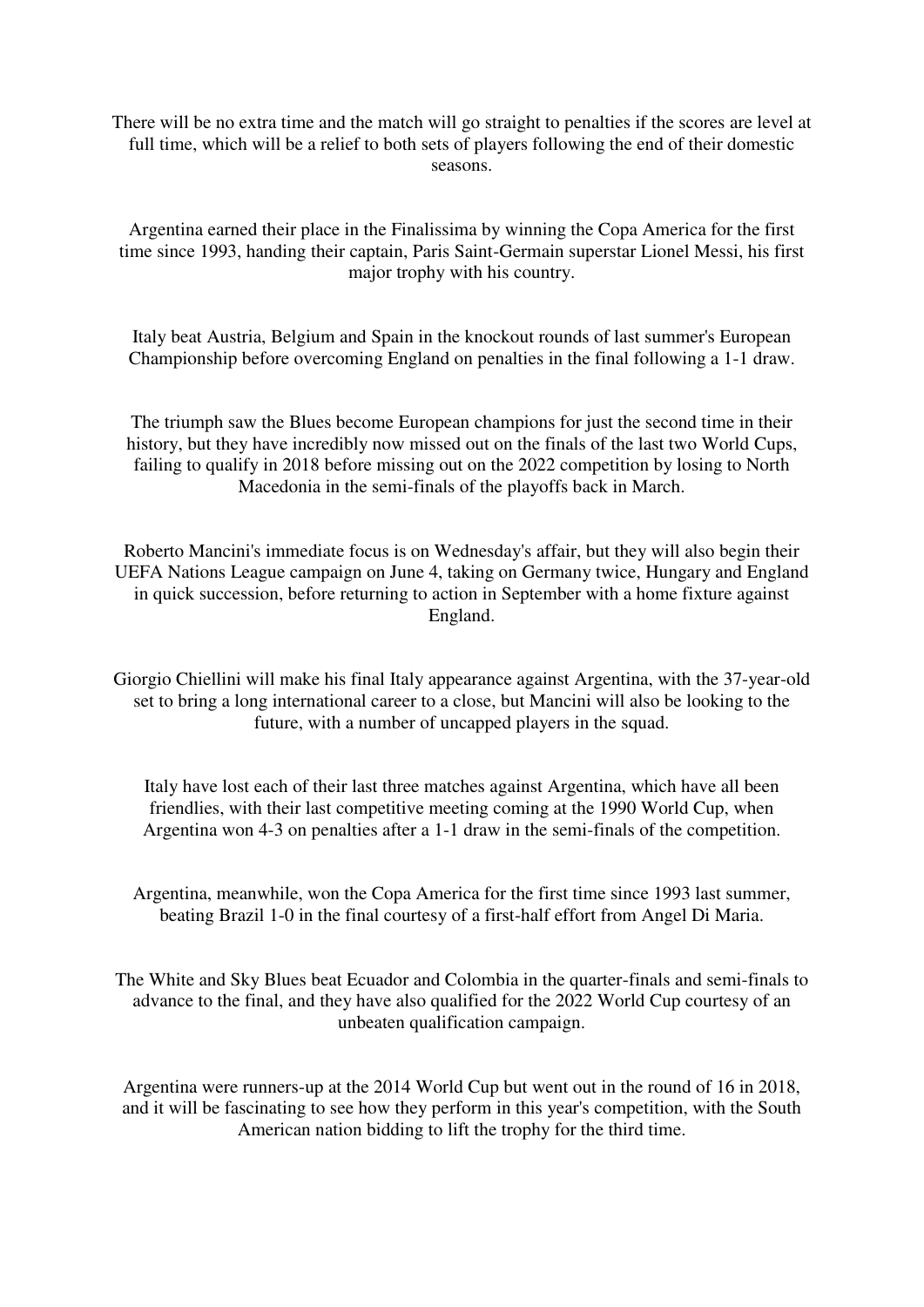Lionel Scaloni's side have not been in action since drawing 1-1 with Ecuador in a World Cup qualifier at the end of March, while they are unbeaten in all competitions since July 2019, which should hand them confidence heading into Wednesday's affair.

There will be no extra time in the Finalissima, so a penalty shootout will occur if the match is level at the end of 90 minutes, and Argentina won the 1993 edition, then called the Artemio Franchi Cup, by beating Denmark on penalties.

Angel Di Maria scored the all-important goal against Brazil in the CONMEBOL Copa America 2021 final to help Argentina win their first major title in nearly three decades (28 years to be precise). Their record-equalling 15th continental title also meant that Lionel Messi finally lifted a trophy with the national senior team.

And after 29 years, Argentina can defend the Finalissima, also known as the Artemio Franchi Cup, or otherwise the European/South American Nations Cup. The Albiceleste won the previous edition, beating Denmark on penalties at home (Mar del Plata) in 1993. The first edition was won by France, who defeated Uruguay 2-0 in Paris in 1985.

Argentina, who were camping in Spain, have named a 29-man squad, featuring the likes of Lionel Messi, Angel Di Maria, Lautaro Martinez, etc. The clash against the reigning European champions will no doubt serve as a preparation for Lionel Scaloni's men ahead of the FIFA World Cup 2022.

On the contrary, Italy have dramatically failed to qualify for the successive football World Cups. A win for the four-time world champions against Argentina will assuage, to some degree, the pain of missing out on the plane to Qatar. This will be Italy's first appearance in the CONMEBOL–UEFA Cup of Champions. Azzurri defeated England on penalties in the UEFA Euro 2020 final.

Roberto Mancini have named a jumbo squad of 45 players for the match, including retiring captain Giorgio Chiellini. It was reduced to 30 men on Tuesday. Other notable stars in the squad are Lorenzo Insigne, Marco Verratti, Gianluigi Donnarumma, etc. But they are without Domenico Berardi, Andrea Pinamonti, Federico Chiesa, Ciro Immobile, Gaetano Castrovilli and Rafael Toloi.

There will be no extra-time after the end of the regulation period. If scores remain level, the winners will be decided on penalties. A team can name a maximum of 12 substitutes, but only five can be replaced during the play.

Johnny Depp Trial, Finalissima 2022 match details

Match: Johnny Depp Trial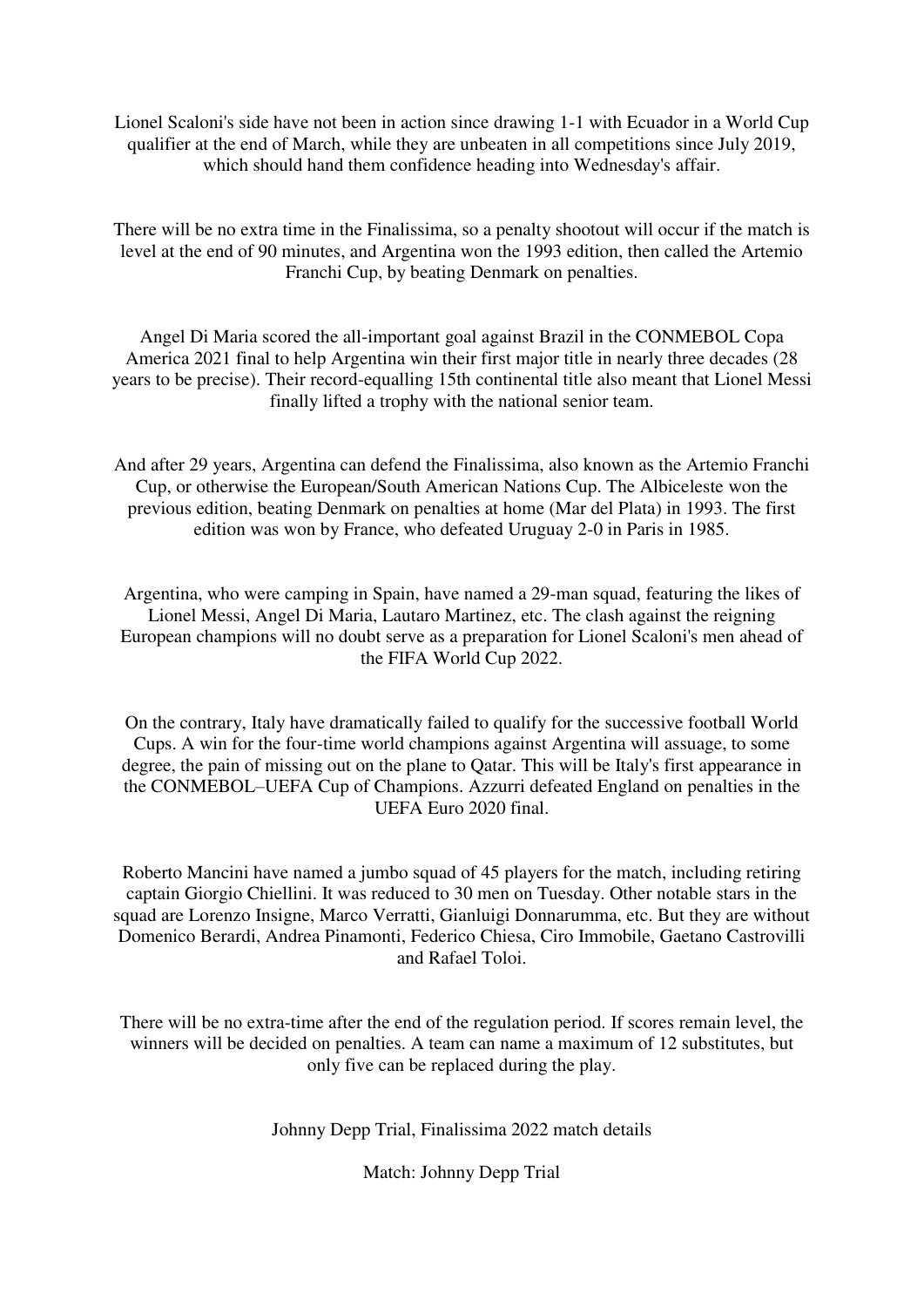#### Date: June 2 (Thursday), 2022

#### Time: 12:15 AM IST/ 19:45 BST (Wednesday/local)

### Venue: Wembley Stadium, London, England. This the first Finalissima is being hosted at a neutral venue.

How to watch Johnny Depp Trial, Finalissima 2022 match on TV and stream live

In South Asia (Afghanistan, Bangladesh, Bhutan, India, Maldives, Nepal, Pakistan and Sri Lanka), Finalissima 2022 between Italy and Argentina will be telecast live on Sony Pictures Sport Network - Sony Ten 1/HD. Fans can also stream the ITA vs ARG match live on SonyLIV and JioTV.

In Argentina, the match will be telecast live on ESPN. In Italy, RAI has the telecast rights for the match. Fans in England can watch the ITA vs ARG match on Premier Sports.

#### Team News

Centre-half Giorgio Chiellini will retire after this encounter, and is likely to start in defence for Italy. Federico Chiesa, Ciro Immobile and Domenico Berardi are among those unavailable to Roberto Mancini, with Nicolo Zaniolo also withdrawing due to injury. 12 uncapped players have been named in a large Italy squad for this game and the upcoming Nations League fixtures.

Argentina's squad has a more familiar look, with defenders Nehuen Perez and Marcos Senesi the only two new faces who could make a debut. Leandro Paredes is out after undergoing an operation, which means Guido Rodríguez is likely to start, though Alexis Mac Allister has also been tried in a deeper role in training.

Chiellini is expected to start on what would be his final appearance for Italy, and it is likely to be a familiar starting side for the Euro 2020 champions.

Domenico Berardi and Andrea Pinamonti are both out through injury, while Federico Chiesa, Ciro Immobile, Gaetano Castrovilli and Rafael Toloi are also on the sidelines.

Jorginho and Marco Verratti are both expected to start in midfield, while Nicolo Zaniolo and Lorenzo Insigne are set to feature in the final third of the field.